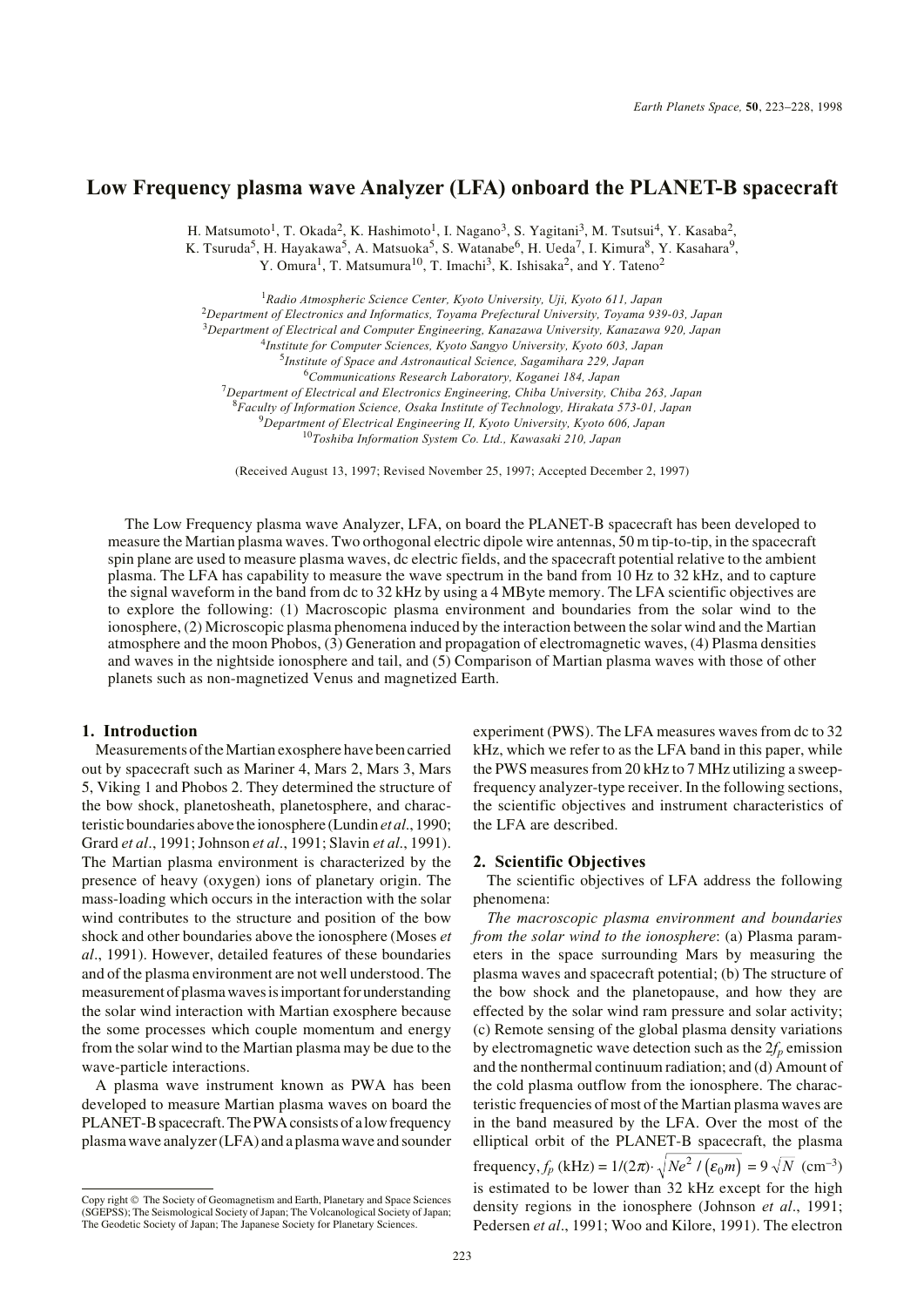gyro-frequency,  $f_c$  (Hz) =  $1/(2\pi)$ ·( $|e|B/m$ ) = 28*B* (nT) is also estimated to be lower than 32 kHz (Dubinin *et al*., 1991), even considering the recent observations of the magnetic field by Mars Global Surveyor (Showstack, 1997).

*Microscopic plasma phenomena associated with the interaction between the solar wind and the Martian atmosphere*: (a) Contributions of various wave-particle interactions to the mass-loading process at the ionopause; (b) Nonlinear plasma wave processes in the high-β environment around the bow shock and the planetopause; and (c) the Interaction of Phobos dust with the solar wind. The existences of the dust torus along the Phobos orbit and its relevant plasma torus have been theoretically discussed. Krymskii *et al*. (1992) showed that local enhancement of electron density is to be expected in regions of the torus where the dust grains are positively charged. The wave observations can observe the dust and density enhancement.

*Generation and propagation of electromagnetic waves*: (a) Electromagnetic waves from the foreshock and the planetopause such as the  $2f_p$  emission and continuum radiation; and (b) Electromagnetic waves from the ionosphere and atmosphere. Recent observations by Mars Global Surveyor have shown the existence of strong magnetic field up to 400 nT which is thought to be of crustal origin (Showstack, 1997). Such a magnetic field would make the lower ionospheric plasma a magneto-ionic medium, and, therefore, whistler-mode waves in the LFA band could be expected to propagate through the ionosphere. Impulsive emissions from the dust storm in the atmosphere and lightning discharges are both possible sources of whistlers. Planetary lightning has been proposed on Venus (Strangeway, 1991)

based on the observations of Venusian impulsive low frequency waves.

*Plasma waves above the ionosphere*: Little is known observationally about wave-particle interactions in the region just above the Martian ionosphere. Theoretical studies have shown that the dominant physical process above the ionosphere is the interaction of planetary cold ions with shocked solar wind which is likely to lead plasma wave instabilities (Szegö *et al*., 1986, and references therein). As for the intense wave activity in a broad frequency observed in the planetosheath (or magnetosheath), Sagdeev *et al*. (1990) suggested that the cold, heavy Martian ions penetrate into the magnetosheath and form a cold beam where the dominant plasma is the shocked solar wind. Sagdeev *et al*. also suggested the possibility of a whistler instability to explain the Phobos 2 observations (Grard *et al*., 1989) of discrete bursts of plasma waves in the planetosphere. These waves can be interpreted in terms of a whistler-mode instability driven by the high energy electron tail. It is of benefit to compare the plasma waves in the Martian planetosheath with the ones in the Venusian mantle because it is dominated with the planetary  $O<sup>+</sup>$  ions appearing as a beam relative to the flowing ionosheath plasma. Huba (1993) suggested that the waves observed by the PVO spacecraft in the ionosheath (Scarf *et al*., 1980) are due to the Doppler shifted ion acoustic instability driven by the ion beam.

*Plasma parameters and wave activity in the nightside ionosphere and tail*: (a) Plasma structures and convection electric fields in the nightside region; and (b) Plasma waves and their contribution to particle acceleration and heating in



Fig. 1. System block diagram of the Low Frequency plasma wave Analyzer (LFA) onboard the PLANET-B spacecraft.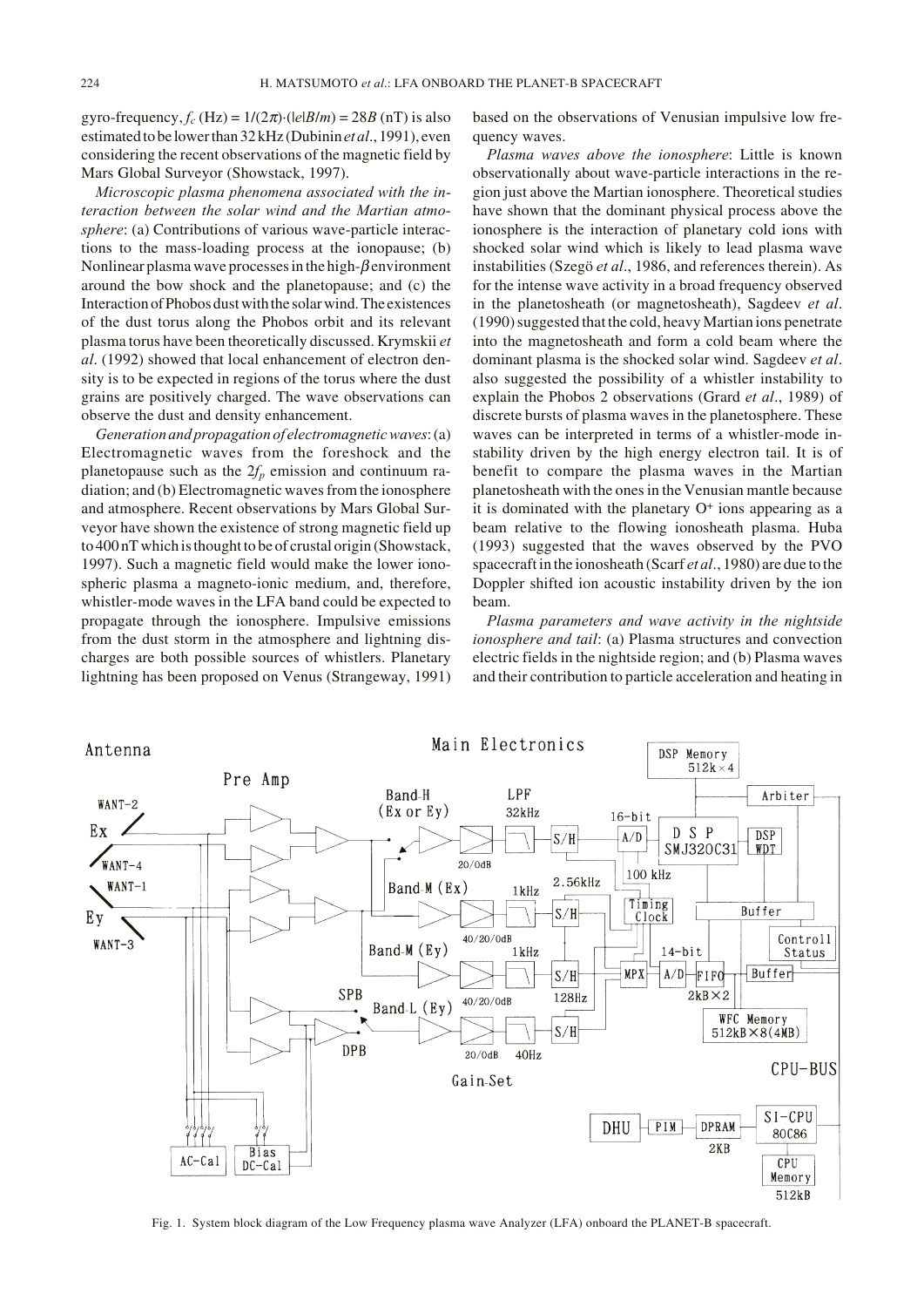the auroral-like region. Phobos 2 spacecraft observed a tail and neutral sheet structure (Nairn *et al*., 1991). The electrons may originate from the Martian ionosphere and be convected into the night sector. The variations in the electron density are possibly controlled by changes in the solar wind dynamic pressure. Enhanced wave activities over a wide range of frequencies up to several kilohertz were observed coincident with the high-density cold electrons. The possibility of a trough structure related with the draped solar wind magnetic field and acceleration to produce the energetic, heavy ion beams in the tail (Grebowsky *et al*., 1981; Taylor *et al*., 1985; Lundin *et al*., 1990), should be



# (Top View)

Fig. 2. Configuration of wire dipole antennas (WANT) deployed on the PLANET-B spacecraft.

investigated.

*Comparison with other planets*: In order to compare the response of Martian exosphere to solar wind ram pressure with other planets, it is important to measure the position and structure of the bow shock, as used as the characteristics of the up- and down-stream regions. To this end, the global mapping of wave activity in these regions is necessary. The Phobos 2 spacecraft observed several events with enhanced plasma waves in the foreshock region. These waves are thought to be exited by a beam instability associated with suprathermal electrons and ions that are reflected and accelerated at the bow shock and stream back from it (Trotignon *et al*., 1991). Such a situation resembles the cases in the terrestrial and Venusian foreshock regions. Detailed maps of foreshock waves are given by Crawford *et al*. (1993) for Venus, and by Greenstadt *et al*. (1995) and Kasaba *et al*. (1997) for Earth.

#### **3. Instrument Characteristics**

The LFA measures the electric field received by the electric wire antennas (WANT) in three frequency bands: (1) H (10 Hz  $\sim$  32 kHz), (2) M (10 Hz  $\sim$  1 kHz), and (3) L (dc  $\sim$  40 Hz). These signals are independently converted to spectra and waveforms by the onboard frequency analyzer (OFA) and the waveform capture (WFC) under operation of a central processing unit (CPU) and a digital signal processor (DSP). The LFA also measures the spacecraft potential with respect to the ambient plasma using the single probe (SPB) function. The block diagram of LFA is shown in Fig. 1. In order to concentrate on the description of the LFA, the components of PWS system and the power supply system are not shown.

## **3.1 Electric antenna and preamplifier**

The LFA uses two wire dipole antennas that are orthogonally extended in a plane perpendicular to the spacecraft spin axis as shown in Fig. 2. Each dipole antenna (50 m tip-to-tip) consists of two wire elements, each 25 m long.

Pre amplifier



Fig. 3. Configuration of a wire antenna element with the coupling circuit of the LFA preamplifier.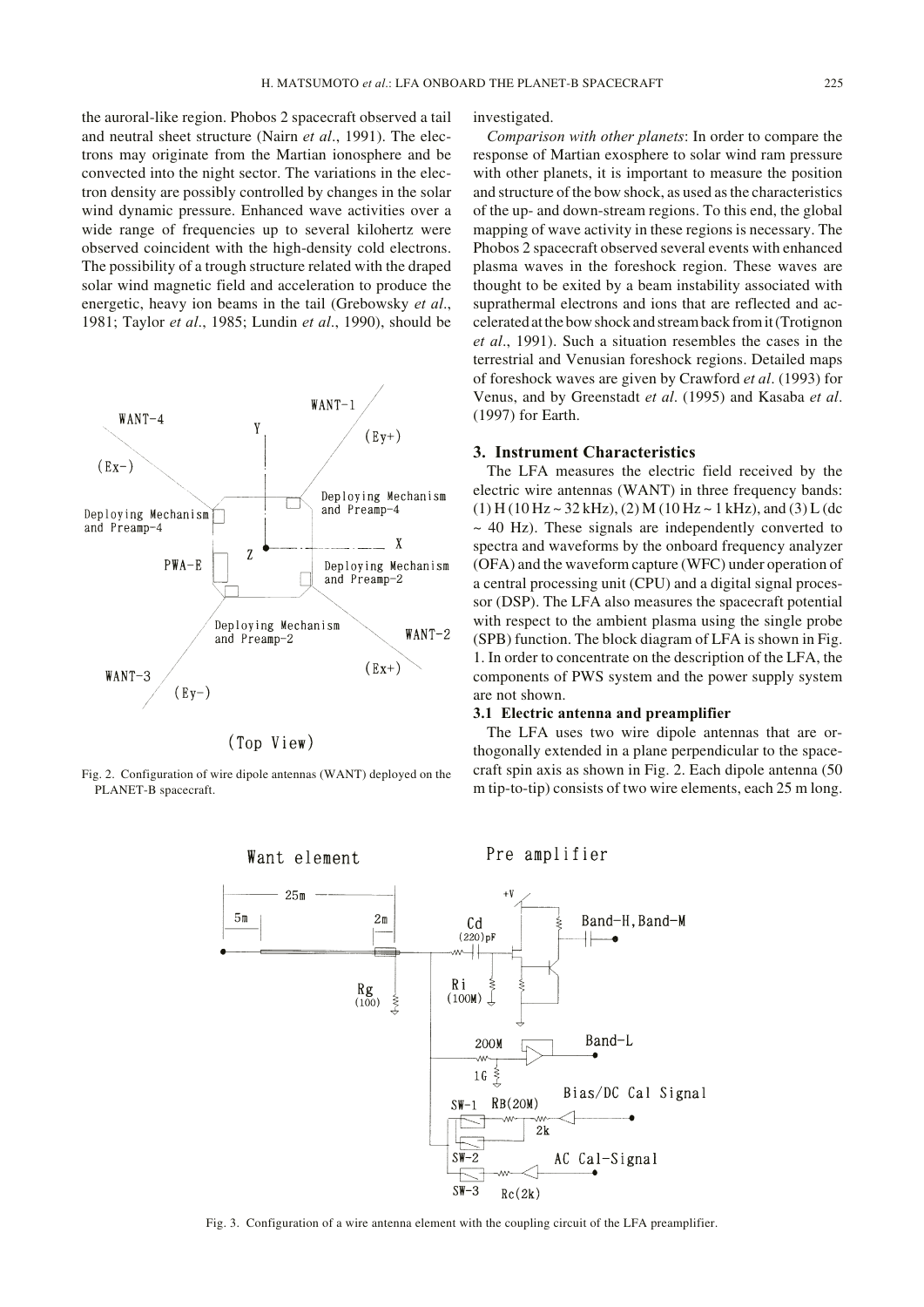The wire elements are coated with a thin Polyimid film for electrical insulation from the ambient plasma except for the last 5 m at the tip of the elements. The first 2 m of each element (i.e., the 2 m closest to the antenna deploying mechanism) are shielded by a copper-mesh sleeve which is connected to the 2nd-common of the preamplifier through a resistor  $R_g$  (100 Ω) to suppress the electromagnetic interference from the electrical materials on the spacecraft. Such a conductive sleeve is also effective in reducing the charging effect of insulation part of the Polyimid film. The preamplifiers are placed close to the antenna deploying mechanisms that are mounted in the side panels of the spacecraft. Figure 3 shows the configuration of a wire element, the circuit of the preamplifiers for the WANT-1 and WANT-3, and calibration and bias-current circuits. This type of wire antenna configuration was used on the GEOTAIL spacecraft for the measurements of terrestrial plasma waves (Matsumoto *et al*., 1994).

The electric potential difference between the WANT element and the spacecraft is fed to an FET source-follower with input resistor  $R_i$  (100 MΩ) through a decoupling capacitor  $C_d$  (220 pF) and sent to the H and L band receivers. The low frequency cutoff of the source-follower is 10 Hz. The output of the source-follower is shared with the PWS system. The signal at frequencies from dc to 40 Hz is measured by an operational amplifier. It is connected to the wire antenna through a voltage-divider circuit (200 MΩ and 1 GΩ) and its output signal is fed to the L band receiver. A bias current that is necessary for the measurement of spacecraft potential is fed through a resistor  $R_B$  (20 M $\Omega$ ) to both the WANT-1 and -3 elements by turning on the switch (SW-1). The dc-calibration signal is fed by turning on the switch (SW-2). Neither the dc-calibration signal nor the bias current is fed to WANT-2 and WANT-4. In order to calibrate the overall gain and phase characteristics of all the subsystems, an ac calibration signal is fed through a resistor *Rc* (2 k $\Omega$ ). The ac calibration signal is a composite signal of four square waves of fundamental frequencies of 10 Hz, 100 Hz, 1 kHz and 10 kHz. It is fed to all WANT antennas by turning on the switch (SW-3).

### **3.2 Main electronics package**

The OFA calculates the electric field voltage spectrum from one of the dipole antennas (WANT-Ex or WANT-Ey) from 10 Hz to 32 kHz (band-H and -M). The signal from the antenna is sampled by the OFA-A/D converter with a sampling frequency of 100 kHz, coded into 16-bit string data and then analyzed by a digital signal processor (DSP: SMJ320C31) using the Fast Fourier Transformation (FFT) of 1024 points. The OFA has two output formats, the frequency-mode and time-mode. The frequency-mode provides the data with high frequency resolution averaged in time, while the time-mode provides the data with high time resolution averaged in frequency. The frequency steps of both modes are pseudo-logarithmically spaced. Data from both modes can be simultaneously transmitted and the spectral components are arranged in a variety of packet forms depending on the telemetry rate and the wave phenomena of interest.

The time-mode of the OFA-H can be replaced with the solar wind mode. In this mode, the spectral components are scanned and the narrowband peak in 1–32 kHz is detected in order to monitor the plasma frequency and strength of the Langmuir wave in the space around Mars at fine time resolution. Several spectral components around the frequency of peak intensity are transmitted to confirm the real spectral peaking. This mode is effectively used when the data transmission rate is below 8 Kb/s. If the DSP does not work and the LFA can not provide the OFA data, the LFA can operate in an emergency mode in which the OFA data are replaced with the WFC-M data.

The WFC consists of the WFC-H, WFC-M, and WFC-L to provide waveforms from dc to 32 kHz. These waveforms are used for a detailed analysis of the plasma wave characteristics such as the wave normal direction and polarization. It is important to evaluate the wave characteristics in the plasma frame rather than those in the rest frame of spacecraft. Therefore, simultaneous measurements of LFA and the plasma apparatus are needed.

The WFC-H captures the waveform in the band-H (10 Hz to 32 kHz) from the WANT-Ex or WANT-Ey antenna. The duration of a waveform capture is 10.24 msec and the sampling frequency is 100 kHz, coded into 16-bit string data. The data are stored in the WFC-H memory which is a 256 KByte block in the 4 MByte WFC-M memory, so that 128 samples can be recorded. The DSP also uses the waveform data for the FFT analysis so that the spectrum is provided by the OFA-H simultaneously.

The WFC-M captures simultaneously the waveforms in the M band (10 Hz to 1 kHz) from both the WANT-Ex and WANT-Ey antennas. The waveforms are sampled 2.56 kHz for each channel, coded into 14-bit string data, which can be compressed into 8-bit string data by the  $\mu$ -CODEC algorithm. The duration of waveform recording in the WFC-M



Fig. 4. Dynamic range of the M, and L band receivers. The vertical bars indicate the intensity range of the electric field to be received. In deriving the intensity, the antenna effective length of 23 m and a coupling loss of 12 dB are used. The unit of electric field intensity is (dBV/m) as shown at the left side of the figure.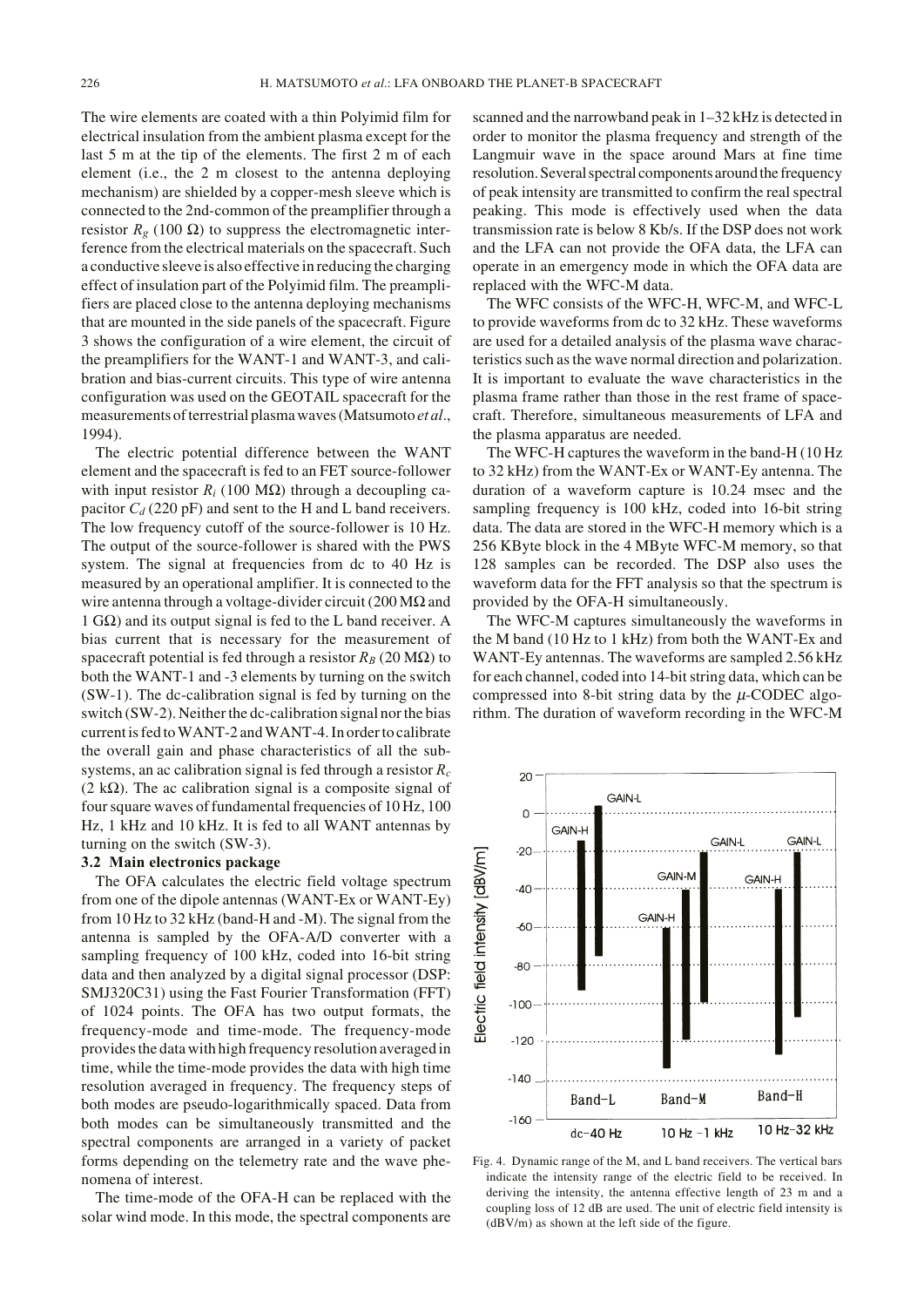| Band                                          | Function                          | Antenna   | Dynamic range<br>(gain stepped up) | Sampling frequency and resolution |
|-----------------------------------------------|-----------------------------------|-----------|------------------------------------|-----------------------------------|
| Band-H<br>$10 \text{ Hz} \sim 32 \text{ kHz}$ | Spectrum and waveform             | Ex or Ey  | 70 dB (20 dB)                      | 100 kHz, 16-bit                   |
| Band-M<br>$10$ Hz $\sim$ 1 kHz                | Spectrum and waveform             | Ex and Ey | 70 dB (20 or 40 dB)                | 2.56 kHz, 14-bit                  |
| Band-L<br>$dc \sim 40$ Hz                     | Waveform and spacecraft potential | Ey        | 70 dB (20 dB)                      | 128 Hz, 14-bit                    |

Table 1. Function and the major specifications of LFA.

memory is 13.5 minutes. The DSP also uses the waveform data for the FFT analysis, so that the spectrum is provided by the OFA-M simultaneously. The data recorded in the WFC-H and WFC-M memory can be transferred at a rate of 80 Byte/s in case of 2 Kb/s down-link telemetry speed to Earth, i.e., for 54 minutes at the whole WHC-H memory and for 14.2 hours at the whole WFC-M memory. At the ground operation center, we can see the OFA-M spectrum in real time by using the Quick-Look System and we can determine whether the waveform should be dumped or not. Then we can select the address of memory to be reproduced by commands, judging from the spectra obtained by the OFA-M spectral data. Such a preview of spectrum of the captured waveform on memory will be of great benefit to reduce the time of dump mode operation and increase the usefulness of the waveform measurements.

The WFC-L can be used in a double probe mode or a single probe mode. In the double probe mode (DPB), the WFC-L measures the waveform from the WANT-Ey antenna over the frequency range from dc to 40 Hz. The signal from the antenna is sampled with a sampling frequency of 128 Hz and coded into 14-bit string data, which can be compressed by the  $\mu$ -CODEC algorithm into 8-bit string data. In the single probe mode (SPB), the WFC-L measures the potential difference in the range from  $-10$  V to  $+10$  V between the spacecraft and the WANT-1 antenna element. A proper amount of bias current is fed by command to the antenna so that the antenna potential is close to that of the ambient plasma. Thus, the WFC-L provides the spacecraft potential relative to the ambient plasma, which can be used to estimate the plasma number density in the Martian dilute plasma. Because of the attitude control of the spacecraft, the sunlit area of the WANT elements is kept constant at any spacecraft spin phase, and no shadow of spacecraft is formed on the WANT elements. The wire antenna is longer than the Debye length of the plasma on the most of the PLANET-B elliptical orbit. This antenna configuration is good for precise measurement of potential difference. At the low bit rate modes, the data transmission rate of the WFC-L becomes less than the sampling rate of 128 Hz in both modes. In these cases, the digital low-pass filter is operated by the DSP with cut-off frequencies of 1~32 Hz in order to avoid the aliasing.

The H and L band receivers have a dynamic range of  $\sim$ 70 dB and their gain can be stepped up by 0 or 20 dB. Therefore, the effective dynamic range reaches ~90 dB. The M band receiver has a dynamic range of ~70 dB and the gain can be stepped up by 0, 20, or 40 dB. Therefore, the effective

dynamic range reaches  $\sim$ 110 dB. We anticipate that the wave amplitudes can dramatically change as the spacecraft orbits Mars, but the real-time operations from the Earth are impossible. In order to avoid saturation and insufficient gains, therefore, the three receivers have an automatic gain control (AGC) operated by the CPU. The conditions for the stepping up and down of the gain depend on wave amplitudes at specific time intervals observed in each frequency band. These conditions are selected by commands. Table 1 summarizes the major specifications of LFA.

Figure 4 show the estimated intensity (dBV/m) of the electric field measured by each receiver. As seen in Fig. 4, the dynamic range of LFA covers the wave intensity observed by the Phobos 2 spacecraft (Trotignon *et al*., 1991), and it is almost comparable to the wave receivers used in the Earth's magnetospheric observations (Gurnett, 1995). In order to make this estimate, the effective length of the dipole antenna, *h*eff, was assumed to be 23 m, half the actual tip-to-tip length except the shielded 2 m-part. The coupling loss in the stage of the antenna and the preamplifier is determined by the antenna impedance, *Z*ant, in the space plasma (which is assumed to be 200 pF) and the input impedance *Z*i (about 560  $pF$  and 200 M $\Omega$  in parallel) of the preamplifier including the capacitance of the shielding.

#### **4. Concluding Remarks**

The Low Frequency plasma wave Analyzer, LFA, on board the PLANET-B spacecraft has been designed to measure Martian plasma waves in the band from dc to 32 kHz and the spacecraft potential relative to the ambient plasma by using the long wire dipole antennas with improved signal-to-noise ratio. By combining the DSP and CPU, signal-processing functions such as FFT, anti-aliasing filtering, AGC and others are greatly enhanced, while the weight, volume, and power consumption are reduced. With the capability of performing both spectral measurements and waveform capture using a 4 MByte memory, the LFA will address many of the scientific objectives of the PLANET-B spacecraft. LFA data can be used to determine plasma parameters from the solar wind to the ionosphere and their boundaries, to examine the role of plasma waves in the mass-loading process, the microscopic plasma phenomena induced by the Martian interaction with the solar wind, waves related with the moon Phobos, the generation and propagation of electromagnetic waves from the atmosphere through the ionosphere, the plasma structure and wave modes in the nightside ionosphere and tail, and finally, can